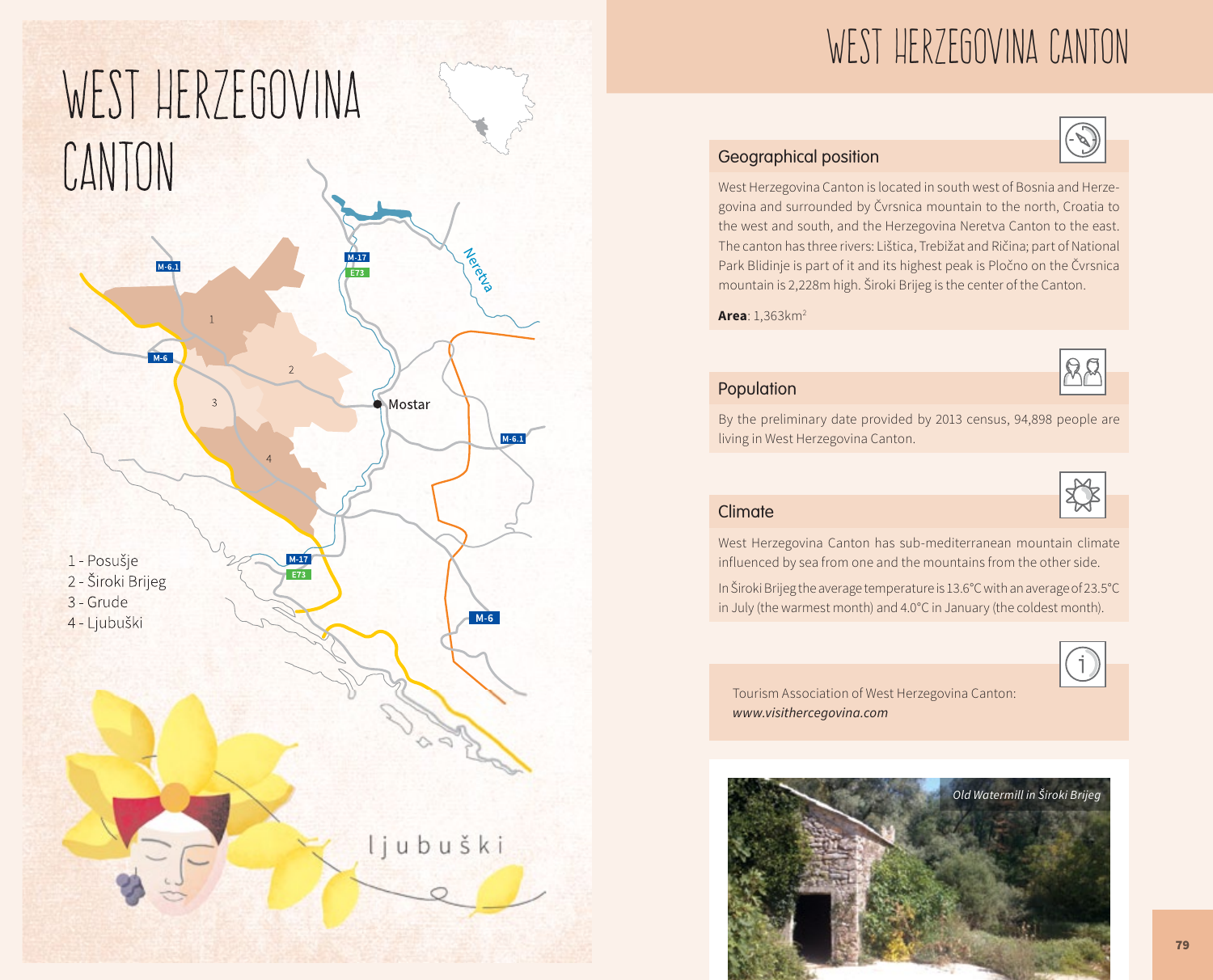

#### Accommodation

If staying in West Herzegovina Canton the best option is to stay in Široki Brijeg. There are two hotels in the town (including 4-star Hotel Park), motel and bed&breakfast. There is also a hotel per town in Ljubuški, Posušje and Grude.

#### Getting there



#### **By air**

If you are traveling by plane, the quickest way is to fly to Croatia, to towns of Dubrovnik or Split which are hour and a half and 2 hours away respectfully. It is also possible to fly to Sarajevo, but the ride from Sarajevo is over 2 hours.

There is also a possibility of organizing charter flights to Mostar airport, which is less than an hour ride from Široki Brijeg.



## **By road**

West Herzegovina, with it's nice weather and scenic routs, is ideal for road travel.

Modern bus station has been opened in Široki Brijeg in May, 2016. There are busses driving on everyday basis to different locations in Federation of Bosnia and Herzegovina and on the weekly basis (or on several days per week) to Croatia, Austria and Germany.

# Široki Brijeg

Široki Brijeg, the administrative center of West Herzegovina Canton, has been inhabited since prehistoric times. It is located on the river Lištica, tributary of Neretva, and was also called Lištica for some time. Borak, source of river Lištica, iz one of the most popular picnic locations in Široki Brijeg. Široki Brijeg is home of Mediterranean Film Festival, focusing on documentary films.















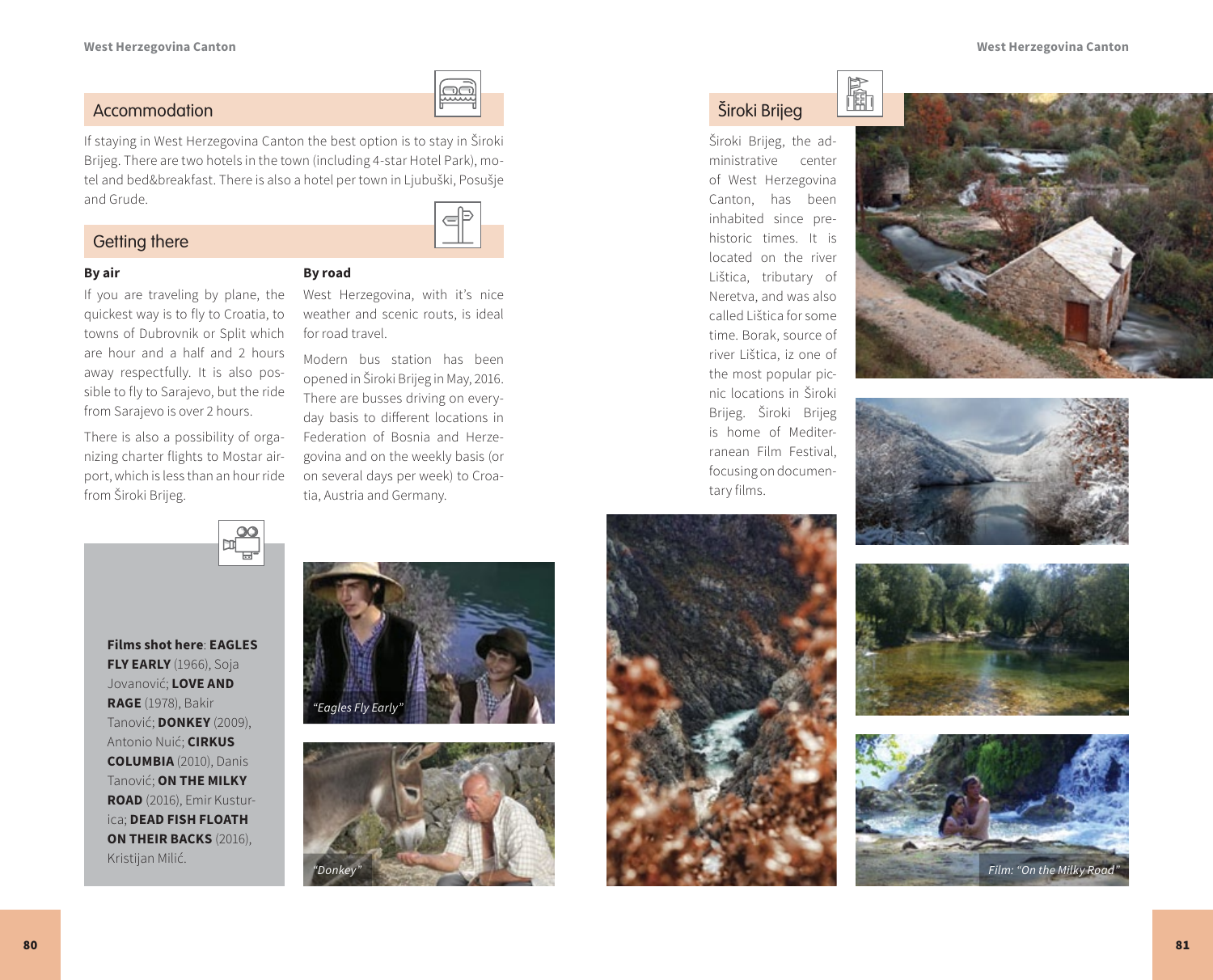

# Franciscan Monastery of the Assumption of the Blessed Virgin Mary

Salih-beg Bakamović gave a land for the building of the monastery as a gift to his loyal servants in late 19<sup>th</sup> century. The building of the first church was completed in 1860. In 1905 this church was demolished and in its place a new church in the

late Romanesque style was built following the design by Matteo Lorenzi. Today, the Monastery is used as a school center and in it's garden the World War II shelter built for the protection of the priests stands as a reminder of their tragic fate.



## The Old Watermills

There are proofs of existence of watermills on the river spring Borak dating back from 12<sup>th</sup> century. These beautiful stone buildings that were used for producing flour for hundreds of years, became touristic attractions in latest years providing the much needed insight into the traditional way of living in Herzegovina.





ww



Ljubuški is a town populated by 29,521 people. It was mentioned for the first time in 1444. The name of the town originates from an ancient Slavic name Libuša – the name of the first wife of Herzeg Stjepan, the ruler of Herzegovina.